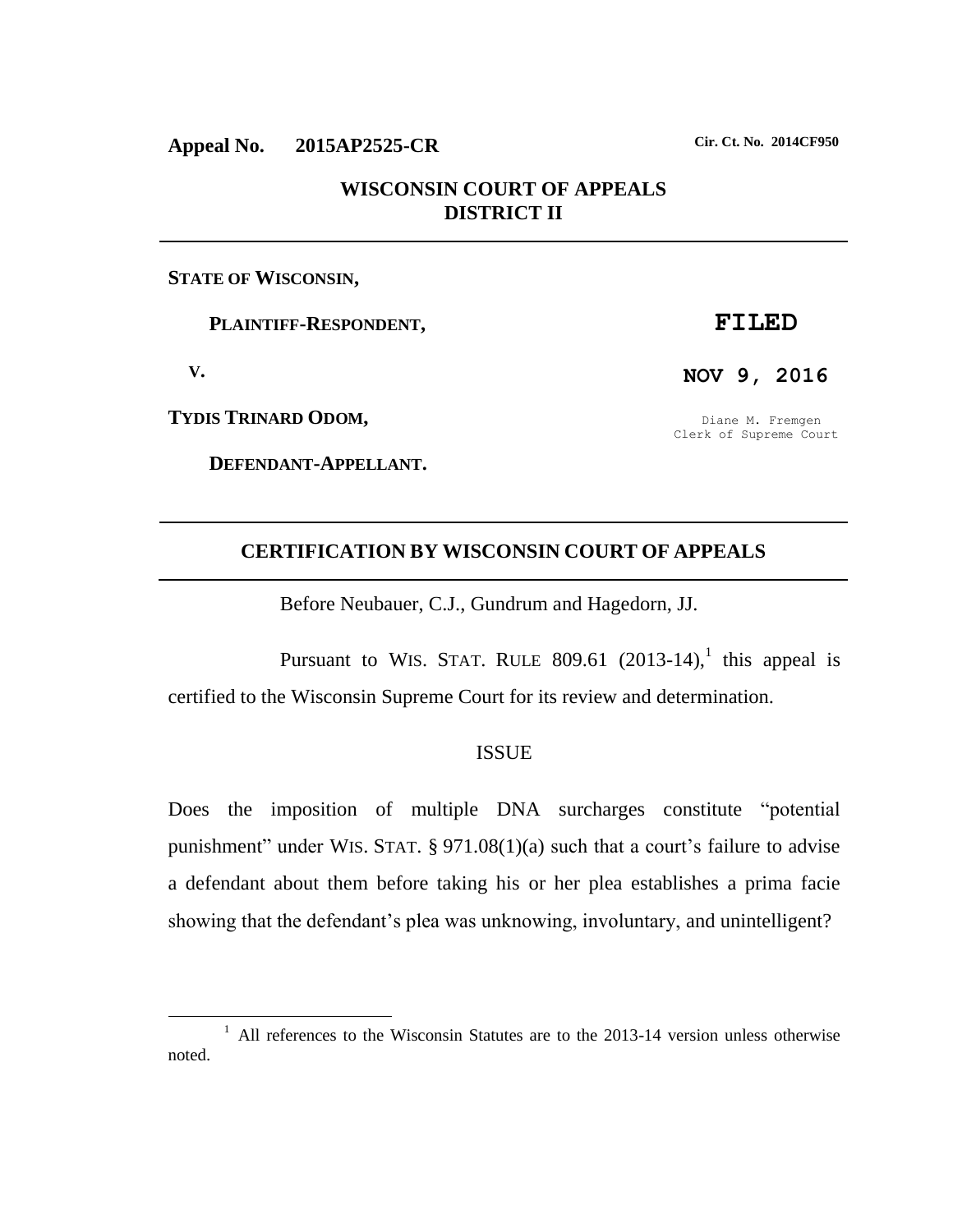#### BACKGROUND

Tydis Trinard Odom was charged with two counts of second-degree sexual assault, kidnapping, and substantial battery based on allegations that, on March 11, 2014, he had beaten A.S.F., driven her to his uncle's house, and then had sexual contact with her without her consent.

On the day of trial, A.S.F. did not appear. The State made a new plea offer to Odom. $2$  The State would amend the complaint to charge false imprisonment instead of kidnapping and two counts of fourth-degree sexual assault instead of second-degree sexual assault. Odom could plead guilty to substantial battery and false imprisonment and plead no contest to the two counts of fourth-degree sexual assault. The State would not file a charge of felony intimidation of a witness by a person charged with a felony. The State would recommend a sentence at the court's discretion.

Odom spoke with his attorney and then inquired of the court. The court advised him of the maximum penalties he was facing if he was convicted after trial versus if he accepted the plea offer. On the former, Odom was facing twenty-five years of initial confinement and fifteen years of extended supervision on each count of second-degree sexual assault and the count of kidnapping, along with fines of \$100,000 for each count, and one-and-one-half years of initial confinement and two years of extended supervision and a fine of \$10,000 on the count of substantial battery. On the latter, Odom was facing nine months in jail and a \$10,000 fine on each count of fourth-degree sexual assault; three years of

 $2<sup>2</sup>$  At the final pretrial conference, Odom rejected the State's plea offer.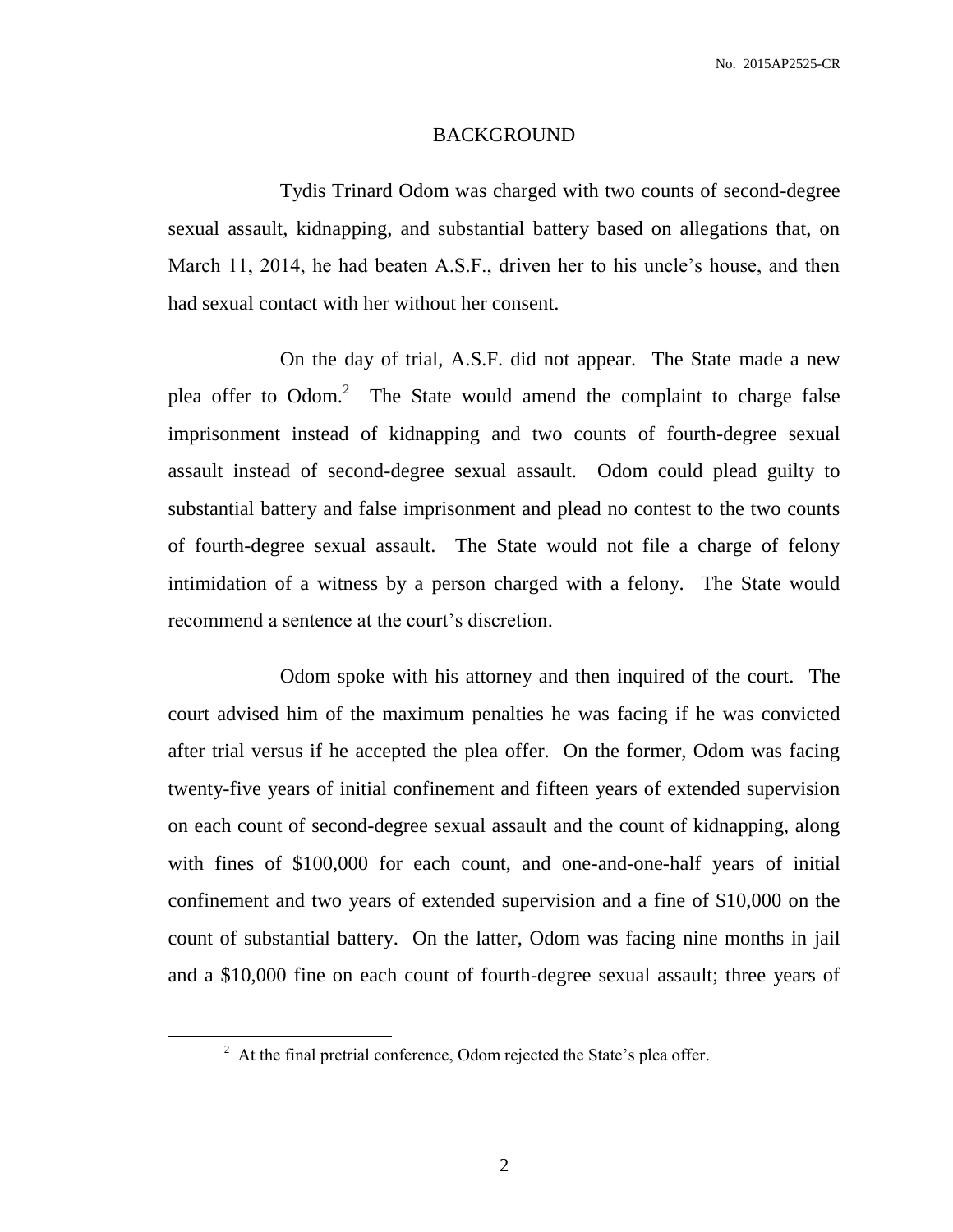initial confinement and three years of extended supervision and a \$10,000 fine on the count of false imprisonment; and one-and-one-half years of initial confinement and two years of extended supervision and a fine of \$10,000 on the count of substantial battery. In addition, the court noted, if Odom accepted the plea offer he would not have to register as a sex offender and he would not be subject to possible confinement, following his release from prison, as a sexually violent person. Thus, the plea offer reduced Odom's exposure from one hundred twentythree-and-one-half years of confinement and \$310,000 in fines to eleven years of confinement and \$40,000 in fines.

Odom asked if "people in sexual assault cases [were] … eligible for boot camp or anything like that?" The court answered, "[Y]ou could be eligible for boot camp and I believe for substance abuse…. [The] Court would have to look at all the factors. And I also have to have a substance abuse issue need to be addressed for both of those programs."

After further discussion, Odom accepted the State's plea offer. Following a colloquy, the court accepted Odom's pleas of guilty and no contest.

At sentencing, the following day, defense counsel requested four years of probation. In arguing for that sentence, counsel argued that Odom was exposed to "a lot of drug usage in the family" and that "he smoked marijuana a lot ... as a teenager."<sup>3</sup> The court imposed aggregate concurrent and consecutive sentences totaling five years and three months of initial confinement, followed by five years of extended supervision. The court imposed the mandatory DNA

 $3$  Odom was eighteen years old when he committed these offenses.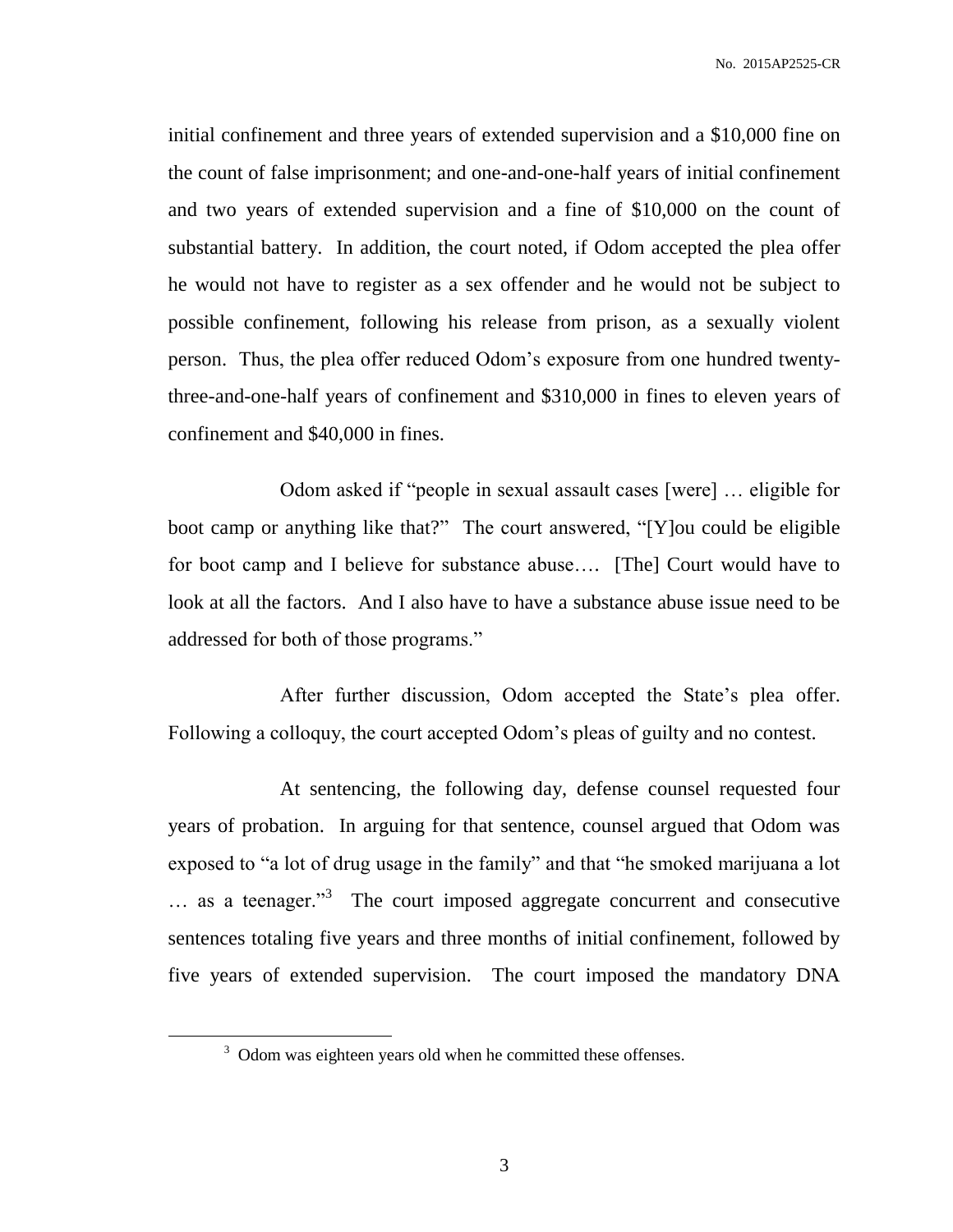surcharge on all four counts, totaling \$900. It also imposed the applicable mandatory penalty assessment, surcharges, and costs on each count. The court found that Odom was not eligible for the Challenge Incarceration Program or the Substance Abuse Program.

Subsequently, Odom moved to vacate his conviction, arguing that his plea was not entered knowingly, voluntarily, and intelligently because the circuit court misinformed him that he was statutorily eligible for the Challenge Incarceration Program and the Substance Abuse Program. Odom was statutorily ineligible for those programs because all of his convictions involved violations of WIS. STAT. ch. 940. Had he been accurately informed, Odom avers that he would not have agreed to plead guilty/no contest.

The circuit court denied Odom's motion. Reviewing the transcript from the plea, the court noted that all Odom was told was that he could be eligible for these programs, which denoted a possibility, not an automatic given, and Odom's claimed reliance on a possibility was not enough to warrant the withdrawal of his plea.

Following this court's decision in *State v. Radaj*, 2015 WI App 50, 363 Wis. 2d 633, 866 N.W.2d 758, Odom supplemented his prior motion to vacate his plea by arguing that the imposition of a DNA surcharge for each conviction constituted a punishment, that the circuit court never informed him of that punishment before accepting his plea and, therefore, his plea was not entered knowingly, voluntarily, and intelligently.

The circuit court denied Odom's supplemental motion. The circuit court distinguished *Radaj* and concluded that the \$900 surcharge was not a punishment. Therefore, the circuit court did not have to inform Odom about the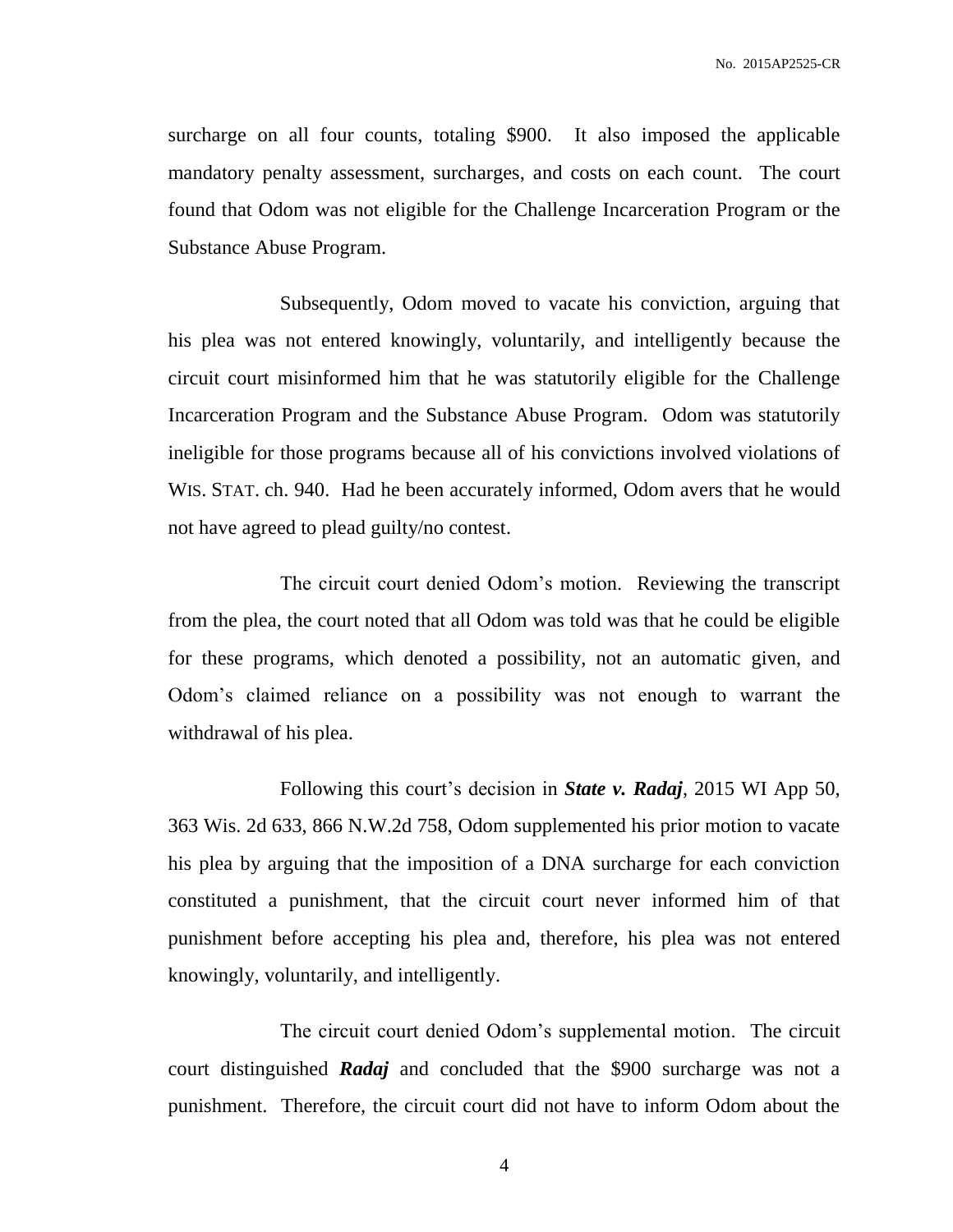surcharge, and he was not entitled to withdraw his plea. Odom appeals from the judgment of conviction and the orders denying his motions for postconviction relief.

#### DISCUSSION

#### *The Law on DNA Surcharge*

Prior to January 1, 2014, outside certain specified felony violations, the imposition of a \$250 DNA surcharge for a felony conviction was discretionary. *See* WIS. STAT. § 973.046(1g) (2011-12). Effective January 1, 2014, however, the law changed to make the imposition of a DNA surcharge mandatory, and to require the surcharge "[f]or each conviction for a felony, \$250," and "[f]or each conviction for a misdemeanor, \$200." Sec. 973.046(1r)(a), (b). Thus, in this instance, where Odom was convicted of two felonies and two misdemeanors, which were committed after January 1, 2014, the court imposed \$900 in DNA surcharges.

In *Radaj*, the defendant challenged the imposition of a \$1000 DNA surcharge—\$250 for each of his four felony convictions—as a violation of the constitutional prohibition against ex post facto laws because he committed the crimes that led to his conviction prior to when the new law took effect. *Radaj*, 363 Wis. 2d 633, ¶¶1, 3, 11. We outlined the two-part test for an ex post facto violation: whether the legislature's intent was to punish or to impose a civil nonpunitive regulatory scheme and, if the latter, then whether the effect of the sanction was to impose a criminal sanction. **Id.**, **[1**] 13-14. We did not decide the legislature's intent behind the new law. Instead, we assumed without deciding that the legislature's intent was to impose a civil nonpunitive regulatory scheme. *Id.*, ¶22. We did not need to decide this question because we concluded that the new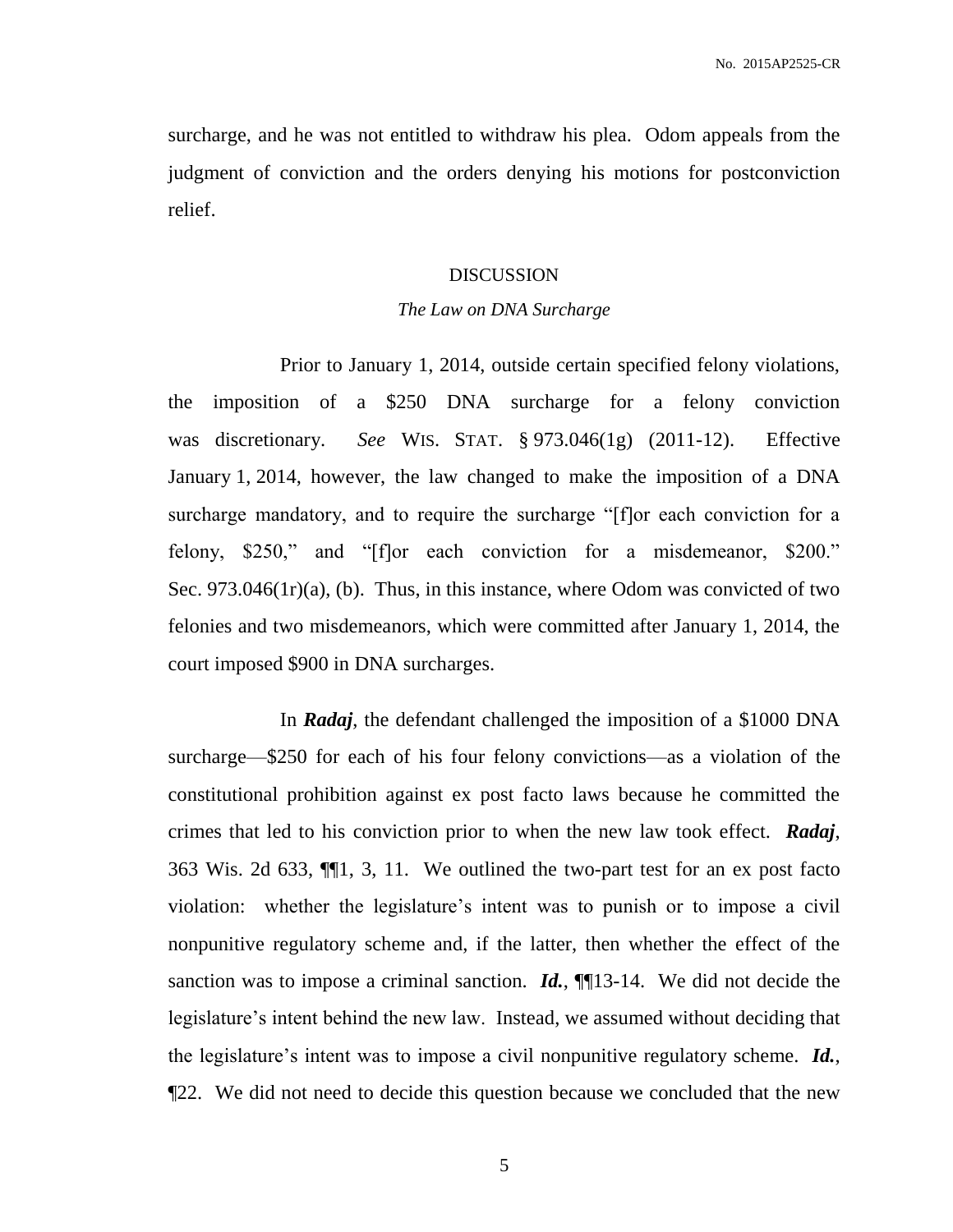law as applied to the defendant had a punitive effect. *Id.* In reaching that conclusion, we could perceive of no reason why the DNA surcharge should be based on the number of convictions. *Id.*, **[1**] [29-30. "As is clear from the statutes," we said, "the DNA surcharge is used to cover the cost of the DNA 'analysis' of the biological specimen that the circuit court must order a defendant to provide at the time the court orders the surcharge," but we did not "see any link between the initial DNA analysis and the number of convictions." *Id.*, ¶31. We noted that other costs might arise later, such as "the cost of comparing the defendant's DNA profile to the DNA profile of other biological specimens collected as part of a future investigation," but, again, we could "conceive of no reason why such costs would generally increase in proportion to the number of convictions, let alone in direct proportion to the number of convictions." *Id.*, ¶32. Thus, we concluded that "the \$1,000 DNA surcharge assessed against Radaj … is not rationally connected and is excessive in relation to the surcharge's intended purpose, and that its effect is to serve traditionally punitive aims," giving it a "punitive effect" as applied to the defendant. *Id.*, ¶35.

Shortly thereafter, we were presented with a question left unanswered by *Radaj*: is a single mandatory \$250 DNA surcharge for a felony conviction for a crime committed before the change in the law an ex post facto violation? *State v. Scruggs*, 2015 WI App 88, ¶9, 365 Wis. 2d 568, 872 N.W.2d 146, *review granted*, 2016 WI 78, 371 Wis. 2d 604, 885 N.W.2d 377. We began by setting forth the "intents-effects" test:

> First, the intent of the legislature in creating the law will be examined to determine whether it either expressly or impliedly indicated a preference that the statute in question be considered civil or criminal. If a court concludes that the legislature's intent was to punish, the law is considered punitive and the inquiry ends there. If, however, the legislature's intent was to impose a civil and nonpunitive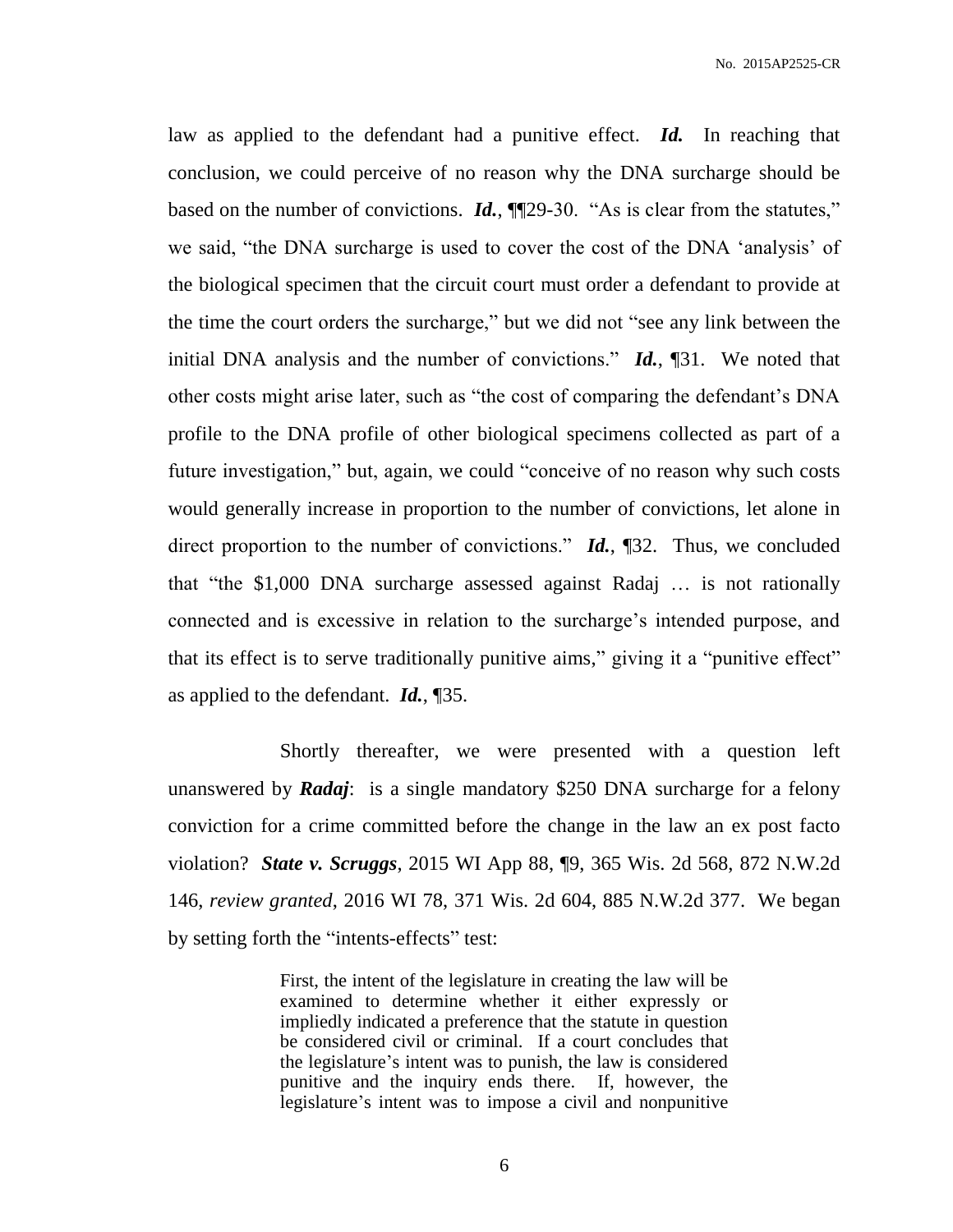regulatory scheme, a court must next determine whether the sanctions imposed by the law are so punitive either in purpose or effect so as to transform what was clearly intended as a civil remedy into a criminal penalty. Only the "clearest proof" will convince a court "that what a legislative body has labeled a civil remedy is, in effect, a criminal penalty."

*Id.*,  $\P$ 7 (citations omitted). In short, was the intent behind the law to punish and, if not, is a single DNA surcharge "so punitive either in purpose or effect so as to transform what was clearly intended as a civil remedy into a criminal penalty"? *Id.* (citing *State v. Rachel*, [2002 WI 81, ¶33, 254 Wis.](https://1.next.westlaw.com/Link/Document/FullText?findType=Y&serNum=2002408198&pubNum=0000595&originatingDoc=I8b70f93777e911e590d4edf60ce7d742&refType=RP&originationContext=document&transitionType=DocumentItem&contextData=(sc.Folder)) 2d 215, 647 N.W.2d 762).

Applying the intent-effects test, we concluded that this fact pattern did not present an ex post facto violation. *Scruggs*, 365 Wis. 2d 568, ¶¶7, 10-18. Looking at the statute and its history, we found that the legislature's motivation behind the change in the law was "to expand the State's DNA data bank and to offset the cost of that expansion." *Id.*, ¶10. We noted that the change in the law "was part of a larger initiative by the State to expand the collection of DNA samples." *Id.* So as "to offset the increased burden on the Department of Justice (DOJ) in collecting, analyzing, and maintaining the additional DNA samples, the legislature imposed the \$250 surcharge on felony convictions to be deposited with the DOJ to pay for operating its DNA data bank." *Id.*, ¶11. The DNA surcharge, which "is specifically dedicated to fund the collection and analysis of DNA samples and the storage of DNA profiles—all regulatory activities—evidences a nonpunitive cost-recovery intent" as to the single mandatory surcharge of \$250. *Id.*, ¶12.

Recognizing that the correlation between the costs and the surcharge need not be perfect to be rational, we noted that the relatively small size of the fee also indicated that it was not intended to have a significant retributive or deterrent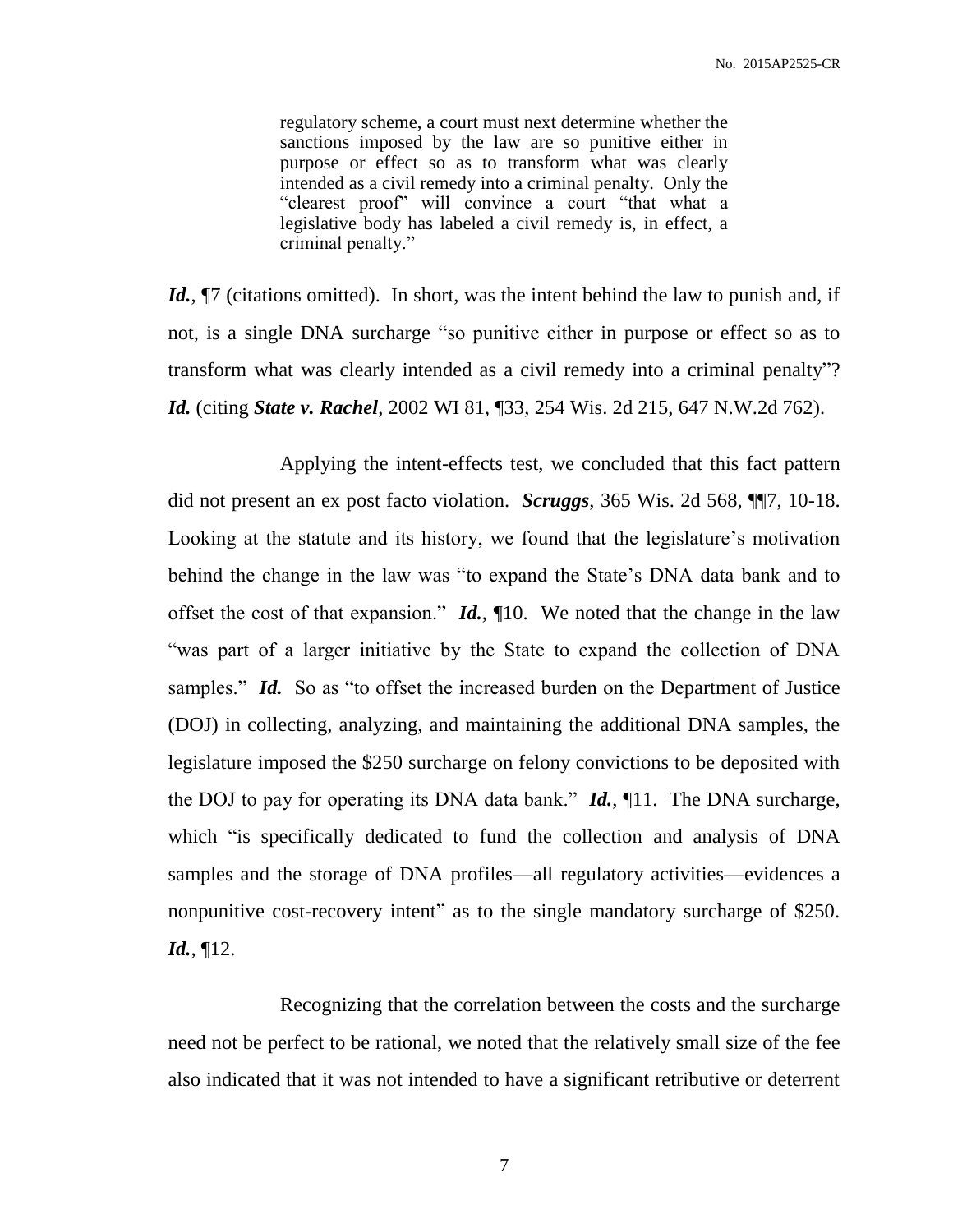value. *Id.*, ¶13. Ultimately, the structure and design of the statute indicated that the surcharge was intended to be an administrative charge to pay for the costs to implement, operate, and maintain the DNA database. *See id.*, ¶15. Finally, we noted that "our conclusion that the statute evidences a nonpunitive cost-recovery intent is bolstered by its language expressly denominating the fee assessed against felony offenders such as Scruggs as a 'surcharge,' a civil nonpunitive label, rather than as a 'fine' or 'penalty.'" *Id.*, ¶17 (citations omitted).

We rejected summarily that the effect of the change in the law imposing a single mandatory surcharge of \$250 was punitive under the relevant factors as we had previously rejected the same arguments in the context of Scruggs' arguments that the punitive effects demonstrated a punitive intent. *Id.*, ¶18. Thus, we concluded that the legislature did not intend to punish a defendant, and, at least for a single surcharge, it did not have the effect of punishment.

While Odom concedes that there is no ex post facto violation here, he nevertheless argues that "*Radaj*'s conclusion that the surcharge is a punishment still applies." The circuit court's reliance on *Scruggs*, Odom argues, was misplaced because she had only one conviction and, thus, only one surcharge of \$250, whereas Odom has multiple convictions, making his case "like *Radaj*." Since the multiple surcharges are punishment, Odom argues, he had to be informed that they would be imposed before he could knowingly, voluntarily, and intelligently enter a guilty/no contest plea.

## *Are Multiple DNA Surcharges Punishment for Purposes of Pleas?*

"When a defendant seeks to withdraw a guilty plea after sentencing, he must prove, by clear and convincing evidence, that a refusal to allow withdrawal of the plea would result in 'manifest injustice.'" *[State v. Brown](https://1.next.westlaw.com/Link/Document/FullText?findType=Y&serNum=2009534489&pubNum=595&originatingDoc=Id7443836469111e1a84ff3e97352c397&refType=RP&originationContext=document&transitionType=DocumentItem&contextData=(sc.CustomDigest))*, 2006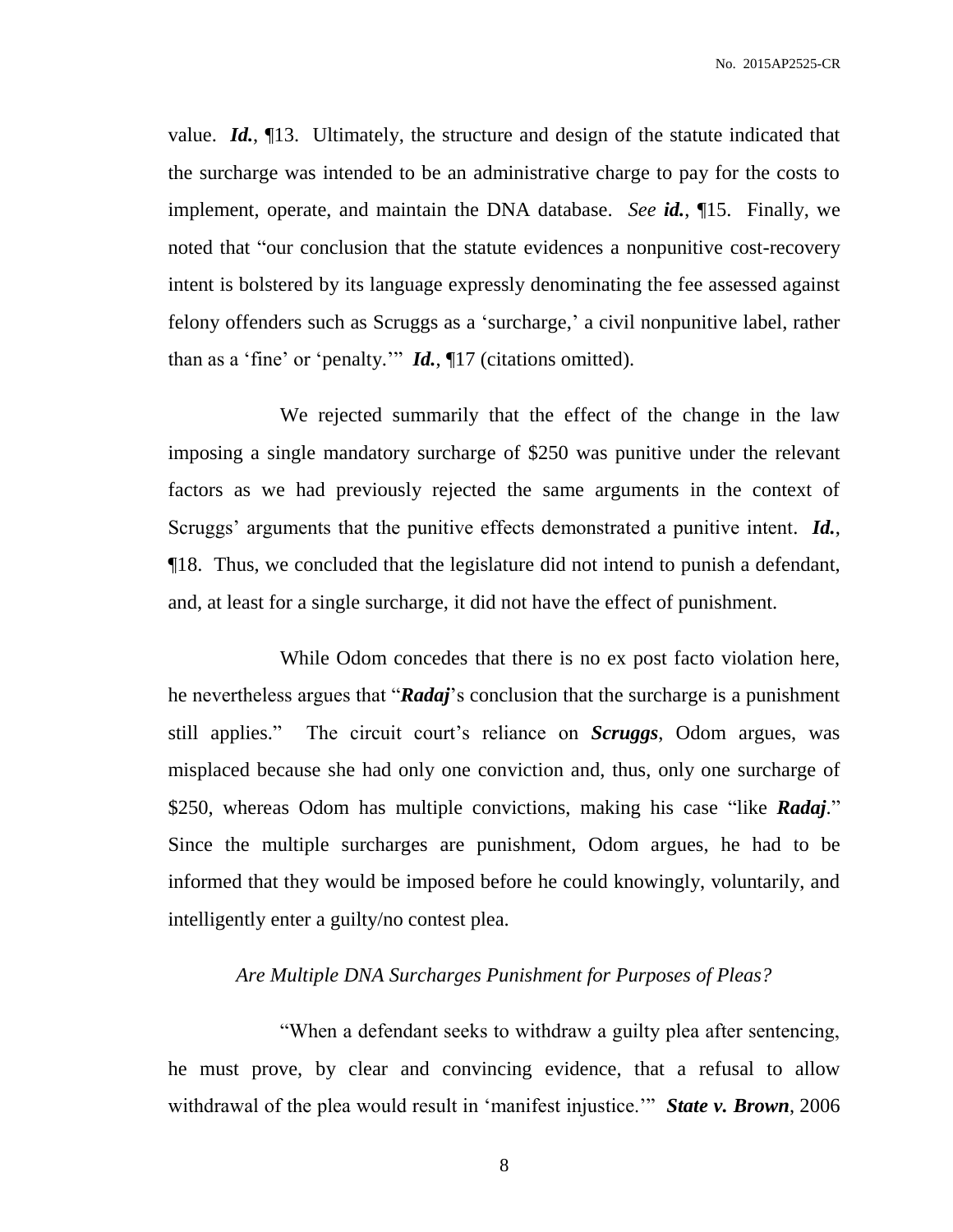WI 100, ¶18, 293 Wis. [2d 594, 716 N.W.2d 906](https://1.next.westlaw.com/Link/Document/FullText?findType=Y&serNum=2009534489&pubNum=595&originatingDoc=Id7443836469111e1a84ff3e97352c397&refType=RP&originationContext=document&transitionType=DocumentItem&contextData=(sc.CustomDigest)) (citation omitted). "A manifest injustice occurs when there has been a 'serious flaw in the fundamental integrity of the plea.'" *State v. Cross*, 2010 WI 70, ¶42, 326 Wis. 2d 492, 786 N.W.2d 64 (citation omitted). One way to show a manifest injustice is to establish that a guilty or no contest plea was not entered knowingly, voluntarily, and intelligently. *State ex rel. Warren v. Schwarz*, 219 Wis. 2d 615, 635-36, 579 N.W.2d 698 (1998). When a guilty plea is not knowing, voluntary, and intelligent, a defendant may withdraw the plea as a matter of right because such a plea violates fundamental due process. *State v. Finley*, 2016 WI 63, ¶13, 370 Wis. 2d 402, 882 N.W.2d 761.<sup>4</sup>

A knowing, voluntary, and intelligent plea requires, among other things, that the defendant be made aware of the "potential punishment" before entering a guilty or no contest plea. WIS. STAT. § 971.08(1)(a); *State v. Bollig*, 2000 WI 6, ¶16, 232 Wis. 2d 561, 605 N.W.2d 199. In other words, "we must

<sup>&</sup>lt;sup>4</sup> In order to be entitled to withdraw a guilty plea on grounds that it was not knowing, voluntary, and intelligent, a defendant must establish a prima facie case showing that the circuit court violated WIS. STAT. § 971.08 or other court-mandated duty and allege that the defendant did not know or understand the information that the circuit court should have provided at the plea hearing. *See State v. Taylor*, 2013 WI 34, ¶32, 347 Wis. 2d 30, 829 N.W.2d 482. Once that showing is made, the defendant is entitled to an evidentiary hearing where the burden is on the State to show by clear and convincing evidence that the defendant's plea was knowingly, voluntarily, and intelligently entered despite the inadequacy of the record at the plea hearing. *Id.*  If the State fails to meet its burden at the evidentiary hearing, the defendant is entitled to withdraw his or her plea as a matter of right. *State v. Finley*, 2016 WI 63, ¶92, 370 Wis. 2d 402, 882 N.W.2d 761. Thus, if multiple DNA surcharges are considered punishment, the matter would have to be remanded to the circuit court for an evidentiary hearing.

Even if a plea is entered knowingly, voluntarily, and intelligently, there may be other circumstances under which a circuit court may, within its discretion, find that a manifest injustice exists, that is, a serious flaw in the fundamental integrity of the plea, thereby allowing a defendant to withdraw his or her plea. *Taylor*, 347 Wis. 2d 30, ¶¶48-49. Odom, however, does not allege that there is any other circumstance that warrants granting his motion to withdraw his plea.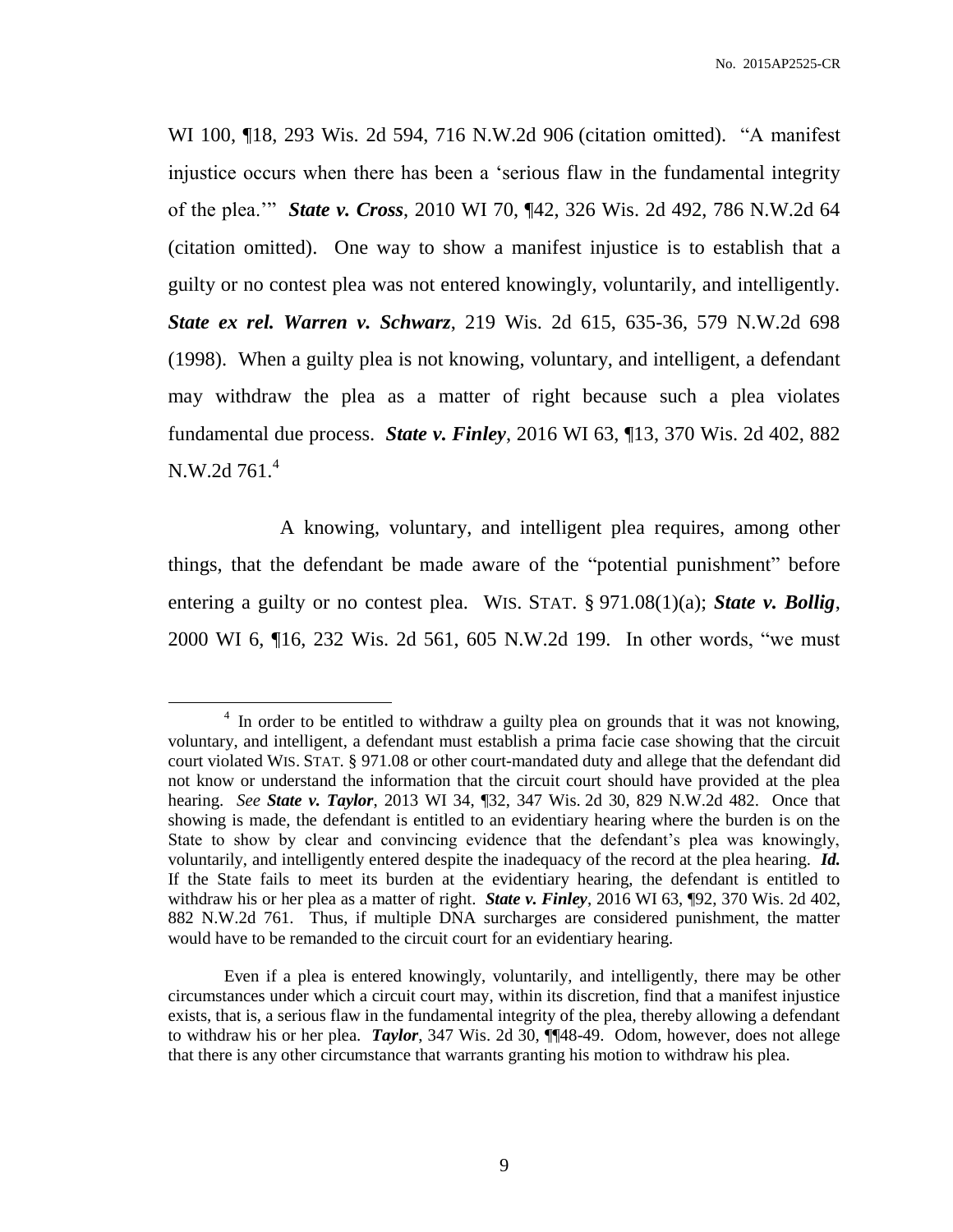determine whether [the imposition of a DNA surcharge for each conviction] constitutes punishment." *Bollig*, 232 Wis. 2d 561, ¶16; *see State v. Dugan*, 193 Wis. 2d 610, 618, 534 N.W.2d 897 (Ct. App. 1995) ("The threshold question is whether restitution is *punishment*."). In addition, the consequence must be direct, not collateral. *See Bollig*, 232 Wis. 2d 561, ¶¶16-17. As relevant here, the test for a direct, as compared to a collateral consequence, is "whether the result represents a definite, immediate, and largely automatic effect on the defendant's [potential] *punishment*." *Dugan*, 193 Wis. 2d at 618 & n.4 ("[E]ven if restitution is 'definite, immediate, and largely automatic' … it is not a mandatory component of a valid plea colloquy … if it is not punishment." (citation omitted)); *see State v. Byrge*, 2000 WI 101, ¶68, 237 Wis. 2d 197, 614 N.W.2d 477 ("Parole eligibility in this discrete situation implicates punishment *and* constitutes a direct consequence of the plea." (emphasis added)).

In *Dugan*, 193 Wis. 2d at 618-19, we addressed whether restitution is punishment. We rejected the defendant's notion that the answer turned on whether the restitution worked a rehabilitative or punitive effect. *Id.* at 619-20. Such a distinction was too simplistic since sentencing provisions such as incarceration, inpatient drug treatment, and restitution have components of both rehabilitation and punishment. *Id.* at 620. Thus, even though restitution could have a punitive effect, what was dispositive was "the fundamental purpose of the sentencing provision at issue." *Id*. In concluding "that the primary and fundamental goal of restitution is the rehabilitation of the offender," we found persuasive that the legislature did not list restitution as a potential penalty for any classification of crime or forfeiture, the plain meaning of the word restitution, and the purpose behind restitution, that being to strengthen the offender's sense of responsibility and to compensate the victim for the loss suffered. *Id.* at 620-23.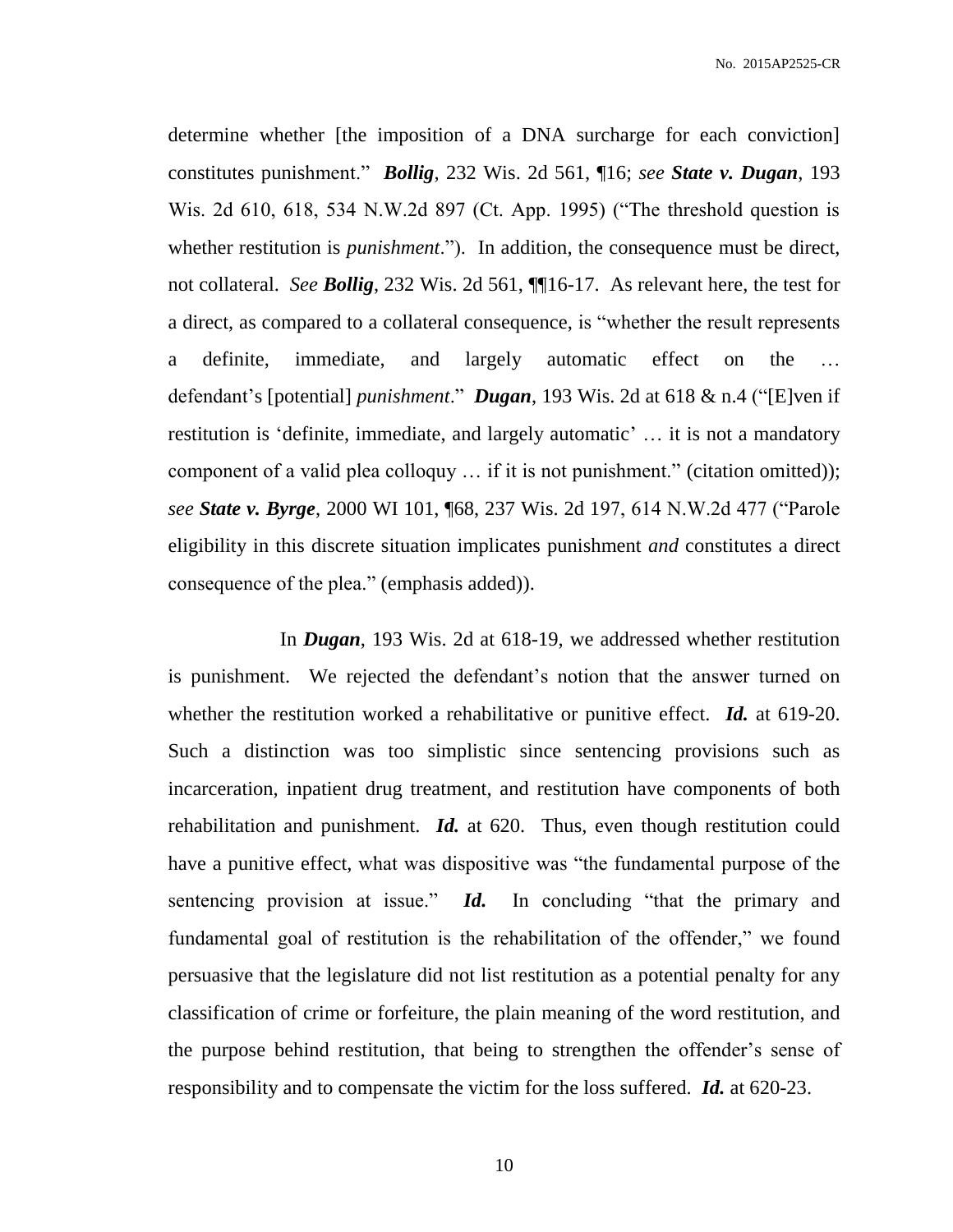In *Bollig*, 232 Wis. 2d 561, ¶16, the supreme court was asked to "determine whether the [sex offender] registration requirement constitutes punishment." The supreme court said that the question turned on whether the requirement was "one that has a definite, immediate, and largely automatic effect on the range of defendant's punishment." *Id.* In making that assessment, the court looked primarily to the underlying intent of the registration requirement, along with consideration of whether this was outweighed by any punitive effect. *Id.*, **[1**20-26. The intent of the registration statute, the court said, was "to protect the public and assist law enforcement," not "to punish sex offenders." *Id.*, ¶21. While the registration requirement, which results in the release of an offender's information and the offense committed, "can work a punitive effect" such as vandalism, loss of employment, and community harassment, this did not override "the primary and remedial goal" of the registration requirement "to protect the public." *Id.*, ¶26; *see id.*, ¶20 (noting that other courts have concluded that the remedial goal of protecting the public outweighs any punitive effect of registration). Thus, the supreme court concluded, the duty to register was not punishment, and thus, it was a collateral consequence of the defendant's no contest plea as it did not affect the potential punishment. Bollig did not have a due process right to be informed of collateral consequences prior to entering his plea. *Id.*, ¶27.

*Bollig* and *Dugan* provide that, for purposes of a valid plea, the intent behind the statute must be weighed against its punitive effect—but ultimately the analysis seeks to identify the primary and fundamental goal of the provision at issue. These cases counsel that a consequence can have a punitive effect, but still not be a "potential punishment" under WIS. STAT. § 971.08(1)(a). The ex post facto "effects" analysis weighs the purpose and effect to determine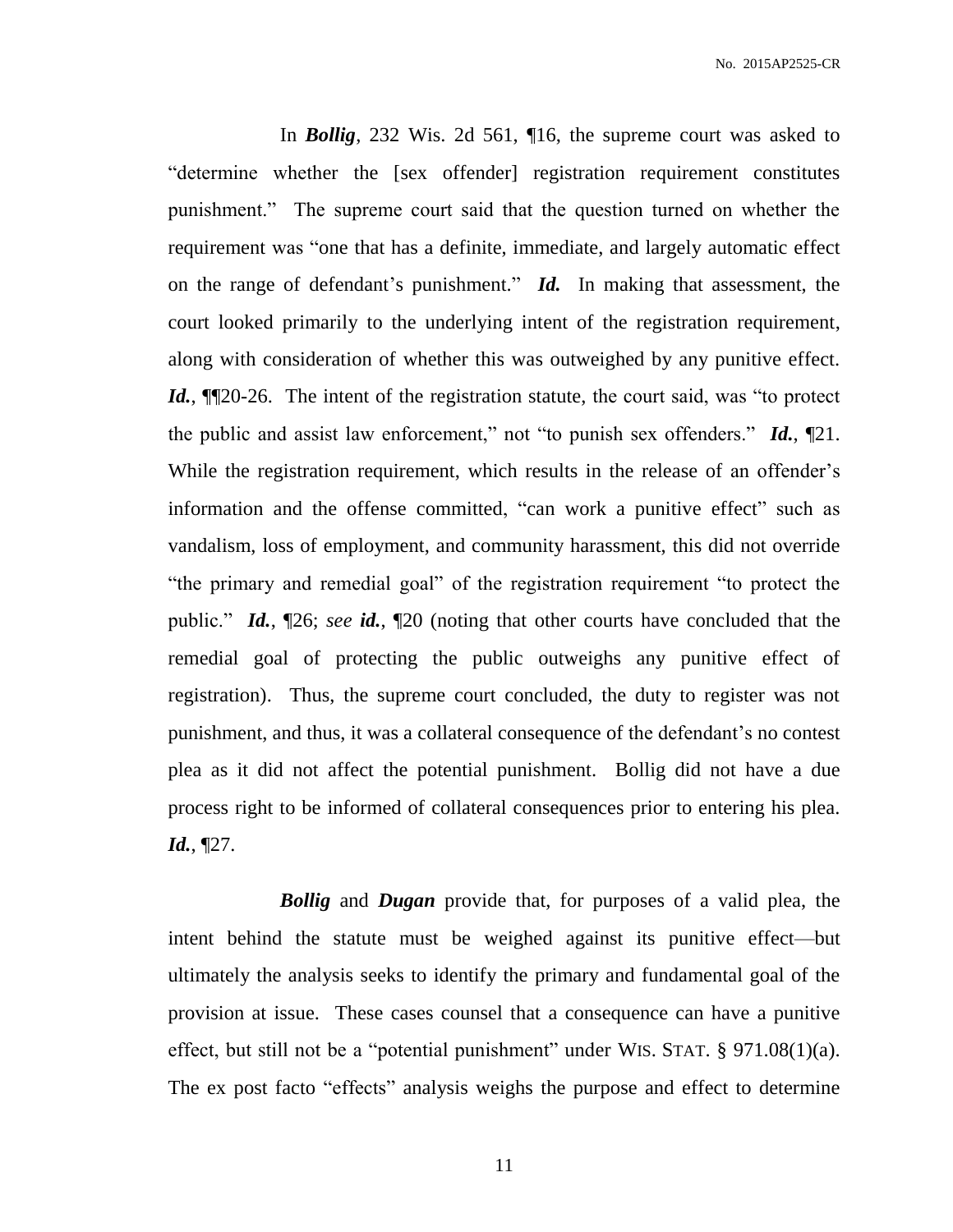whether it is so punitive as to transform what was clearly intended as a civil remedy into a criminal penalty. Simply because a civil regulatory surcharge is punitive in effect does not necessarily mean that it is intended as criminal penalty.

While Odom and the State assume that one analytical framework is applicable to another, neither party provides any case law that tells us whether this is so.

Moreover, even if the ex post facto analysis informs the question of whether a consequence of a plea is punitive, *Scruggs* says neither the intent nor the effect of a single \$250 DNA surcharge is punitive. *Radaj*, by contrast, holds that notwithstanding the intent behind the law, multiple surcharges have the effect of punishment. *Radaj* did not address whether the intent was punitive as to multiple surcharges. Nevertheless, *Radaj* referred to the additional DNA surcharges as "an additional criminal fine" and as "promot[ing] the traditional aims of punishment." *Radaj*, 363 Wis. 2d 633, ¶¶24-25 (citation omitted).

The State, relying on *Scruggs*, argues that the DNA surcharge serves a nonpunitive purpose, to expand the DNA databank and to cover the cost associated with that expansion. So, the State contends, imposing a surcharge for each conviction only "increases the pool of funds available to further enhance the State's ability to collect, store and analyze DNA samples." Odom, the State continues, "fails to explain how increasing the amount of funds available for these all-important law enforcement purposes is 'punishment.'" But, the problem for the State is that *Scruggs* involved only one DNA surcharge. And, in *Radaj*, which involved multiple surcharges, we saw "no rational connection between the method of calculating the surcharge and the costs the surcharge is intended to fund." *Radaj*, 363 Wis. 2d 633, ¶34.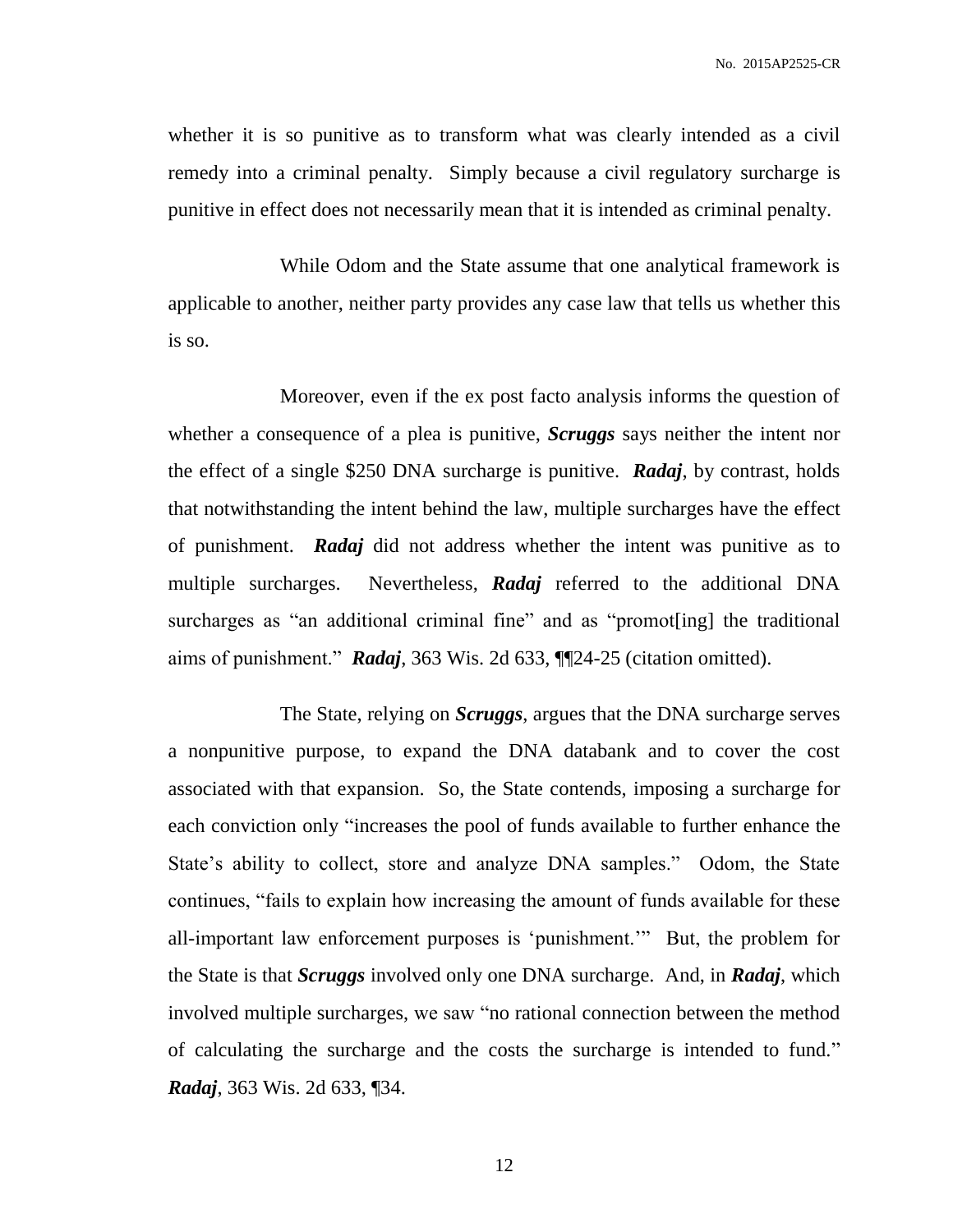However, not in *Radaj*, nor in *Scruggs*, nor here has a dollar-andcents value been placed on the cost of running the DNA data bank so that we might be able to compare the costs associated with running the data bank, in collecting, storing, and analyzing DNA samples against the amount of fees collected from offenders. While we are bound by the language and conclusions of *Radaj*, the factual issue remains as to whether there is a rational compensatory connection even as between multiple surcharges and multiple convictions and the overall purpose of the data bank that renders the surcharge primarily regulatory/compensatory rather than punitive. In any event, Odom fails to explain how the legislative intent could be different for one surcharge (civil nonpunitive regulatory fee) as compared to multiple surcharges (a criminal penalty).

The State also argues that *Radaj* is distinguishable because "Odom's punishment ... was not made more burdensome after his crimes." The burden did not increase between when Odom committed the crime and when he was sentenced, unlike in *Radaj*, as the State rightly recognizes. However, Odom suggests that that comparison misses the point because, in determining whether the increased burden was a punishment, *Radaj* focused on determining whether the multiple surcharges were punitive in comparison to the single surcharge. *Id.*, ¶35. In *Radaj*, the critical and difficult question was not whether the DNA surcharge had increased—it obviously did so—but whether the new multiple DNA surcharges were punishment. *Id.*,  $\P$ 12 ("[A]n ex post facto violation occurs if a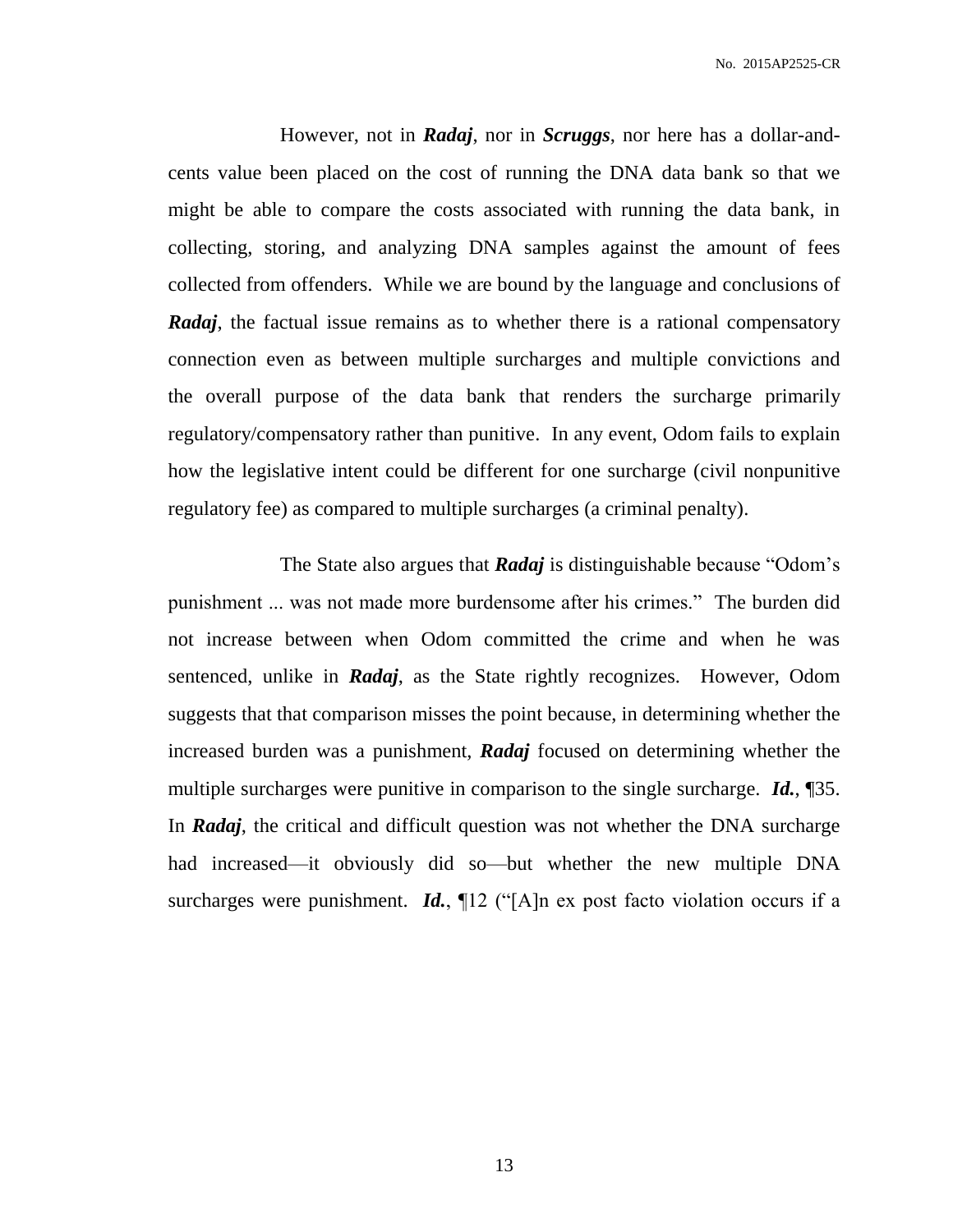law 'inflicts a greater punishment than the law annexed to the crime at the time it was committed." (citation omitted))<sup>5</sup>.

#### *Other Considerations*

If we follow *Radaj* and conclude that multiple DNA surcharges are punishment, it would have an effect on the "potential punishment" under WIS. STAT. § 971.08(1)(a). For example, as we pointed out in *Radaj*, depending on how the plea is negotiated, a defendant may pay less in surcharges. *Id.*, ¶30. So too, here, the negotiated plea allowed Odom to reduce his exposure on DNA

<sup>&</sup>lt;sup>5</sup> The State also asserts that the circuit court's failure to advise Odom about the multiple DNA surcharges before accepting his plea was, if error, nevertheless harmless because it is irrational to risk one hundred twenty-three-and-one-half years of confinement and \$310,000 in fines just to avoid a \$900 surcharge which, if convicted after trial, he would have to pay anyway. While such a gamble may be irrational, "here the harmless error [doctrine] does not apply." *Taylor*, 347 Wis. 2d 30, ¶40. This approach was affirmed in *Finley*, 370 Wis. 2d 402, ¶¶92, 95 (holding that if the State fails to meet its burden at the evidentiary hearing on a *Bangert* motion, *see State v. Bangert*, 131 Wis. 2d 246, 389 N.W.2d 12 (1986), the defendant is entitled to withdraw his or her plea as a matter of right).

The State suggests that we can consider whether Odom would have pleaded anyway had he been informed about the \$900 DNA surcharge. The supreme court's decisions in *Finley*, 370 Wis. 2d 402, ¶94, and *State v. Cross*, 2010 WI 70, ¶¶24, 40, 326 Wis. 2d 492, 786 N.W.2d 64, however, appear to currently foreclose such a consideration. The cases the State cites in support of this proposition did not involve an alleged *Bangert* violation. *See, e.g.*, *State v. Rockette*, 2005 WI App 205,  $\P$ [25-27, 287 Wis. 2d 257, 784 N.W.2d 382 (holding that result in the case—a guilty plea—would have been the same even if court had not erroneously denied defendant's motion to suppress). Nevertheless, if the supreme court answers our certified question in the affirmative, it may also want to consider the additional question of whether this de minimis error should be considered in the context of whether Odom would have pleaded anyway for, as the State argues, it defies common sense to pretend that Odom would not have pleaded given the reduction in his exposure from one hundred twenty-three-and-one-half years to eleven years of confinement, the reduction in applicable fines from \$310,000 to \$40,000, along with the elimination of the sexual offender registration requirement and risk of confinement as a sexually violent person.

The State also points out that Odom did not raise this claim until his supplemental motion to withdraw his plea, but Odom obviously did not think he had a viable argument until this court's decision in *Radaj*. *State v. Radaj*, 2015 WI App 50, 363 Wis. 2d 633, 866 N.W.2d 758.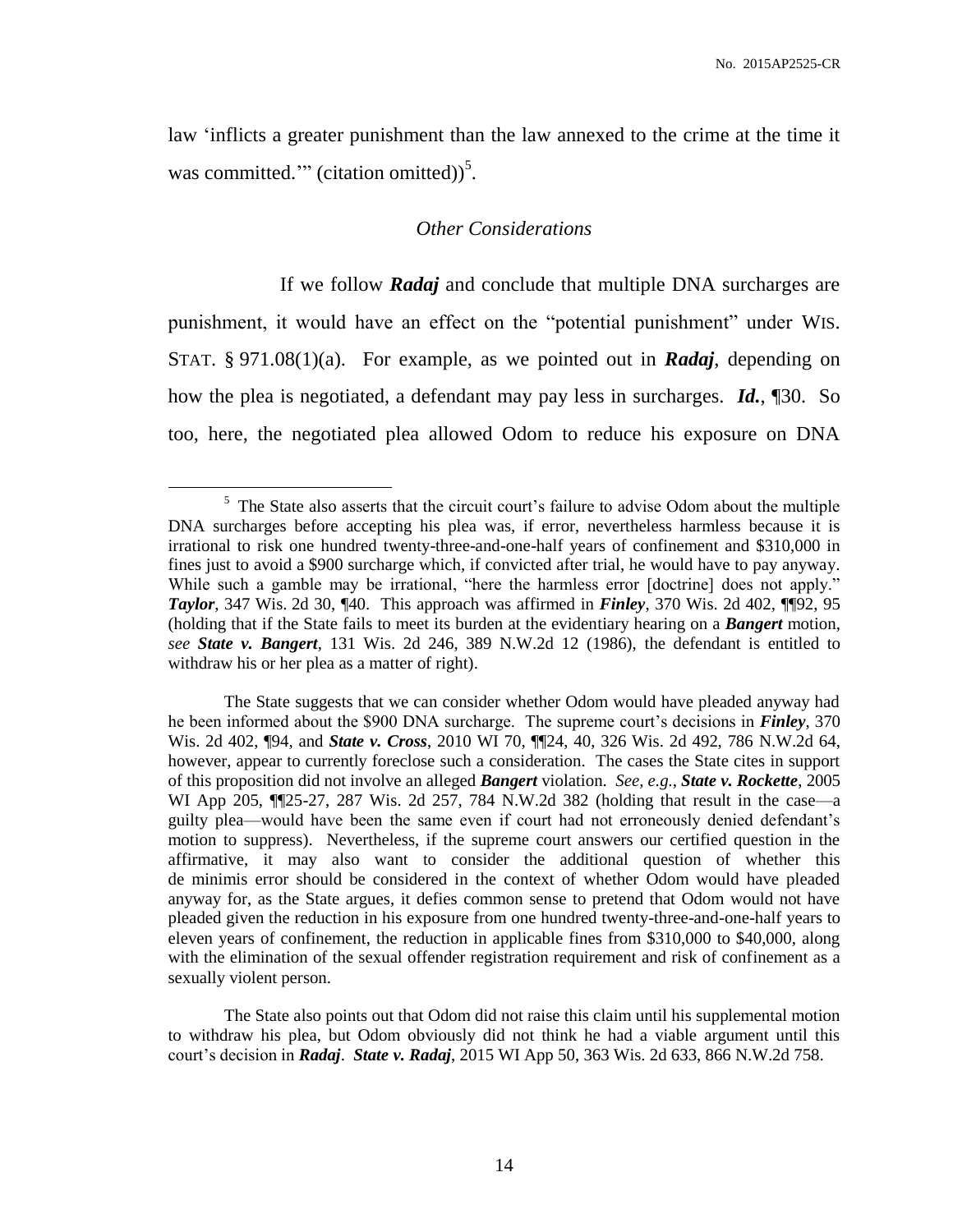surcharges from \$1000 to \$900. Further, if deemed punishment, imposition of the multiple DNA surcharges would have a definite, immediate, and automatic effect on the potential punishment. It does not depend on another governmental agency or different tribunal, *see State v. Merten*, 2003 WI App 171, ¶10, 266 Wis. 2d 588, 668 N.W.2d 750, a potential future proceeding, *see State v. Myers*, 199 Wis. 2d 391, 394, 544 N.W.2d 609 (Ct. App. 1996), the defendant's own conduct, *see State v. Yates*, 2000 WI App 224, ¶13, 239 Wis. 2d 17, 619 N.W.2d 132, or a body of law collateral to state proceedings, *see State v. Kosina*, 226 Wis. 2d 482, 488, 595 N.W.2d 464 (Ct. App. 1999).

If we were to agree with Odom, we question what the practical effect would be. The State notes correctly that there are a host of other surcharges that are imposed upon conviction and, like with the DNA surcharge, on a per-conviction basis. For example, WIS. STAT. § 973.045 imposes a crime victim and witness assistance surcharge if a sentence or probation is imposed and for each felony and misdemeanor conviction. Is this surcharge punishment and, thus, would courts have to advise of this surcharge before accepting a guilty or no contest plea?

Moreover, the oddity of finding that multiple surcharges are punishment would mean that in those cases where a defendant pleads to multiple counts, a court would have to inform him or her of the amount of surcharges that would be imposed. However, if a defendant pleads only to one count, then a court has no obligation to inform him or her of the DNA surcharge. This inconsistency has the potential to cause confusion.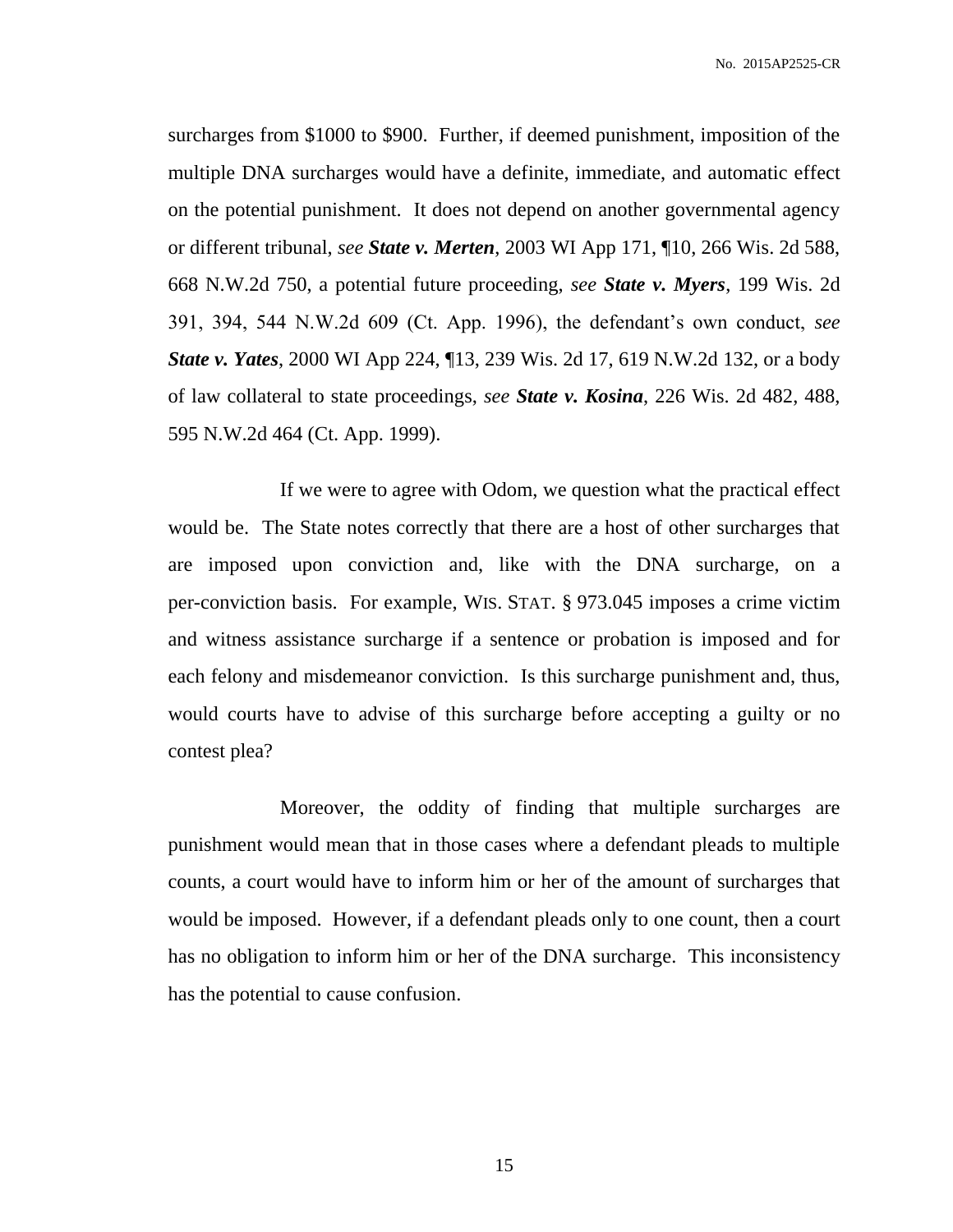We note that, like in *Dugan*, the placement of the DNA surcharge with other statutes related to surcharges in WIS. STAT. ch. 973 and not with the penalty or fine provisions of WIS. STAT. ch. 939 also speaks to the legislature's intent behind the law. *Dugan*, 193 Wis. 2d at 621. The legislature's intent is also evident in the very use of the word "surcharge," as opposed to penalty, the former which means "to charge one an extra or additional fee usually for some special service." WEBSTER'S THIRD NEW INTERNATIONAL DICTIONARY 2299 (1993); *see Dugan*, 193 Wis. 2d at 621. Odom fails to point to a single case indicating that surcharges are punitive in the context of required advisements before taking a guilty plea.

Other jurisdictions have come to different conclusions on whether a surcharge may be considered punishment. *See State v. Fisher*, 877 N.W.2d 676, 685-86 & n.6 (Iowa 2016) (a thirty-five-percent criminal penalty surcharge, a \$10 drug abuse resistance education surcharge, and a \$125 law enforcement initiative surcharge were considered punishment because they were mandatory and were not compensatory like restitution and court costs and, thus, plea colloquy was not in actual compliance with statutory standard); *cf. Hermann v. State*, 548 S.E.2d 666, 667-68 (Ga. Ct. App. 2001) (defendant not entitled to withdraw his plea where court did not advise him of surcharges and fees because they are mandatory, they did not lengthen or alter the pronounced sentence but merely had a collateral effect); *People v. Guerrero*, 904 N.E.2d 823, 824 (N.Y. 2009) (holding that mandatory surcharge and crime victim assistance fee did not constitute part of defendant's sentence; therefore, surcharge and fee did not need to be pronounced in his presence during sentencing, and defendant was not entitled to be resentenced).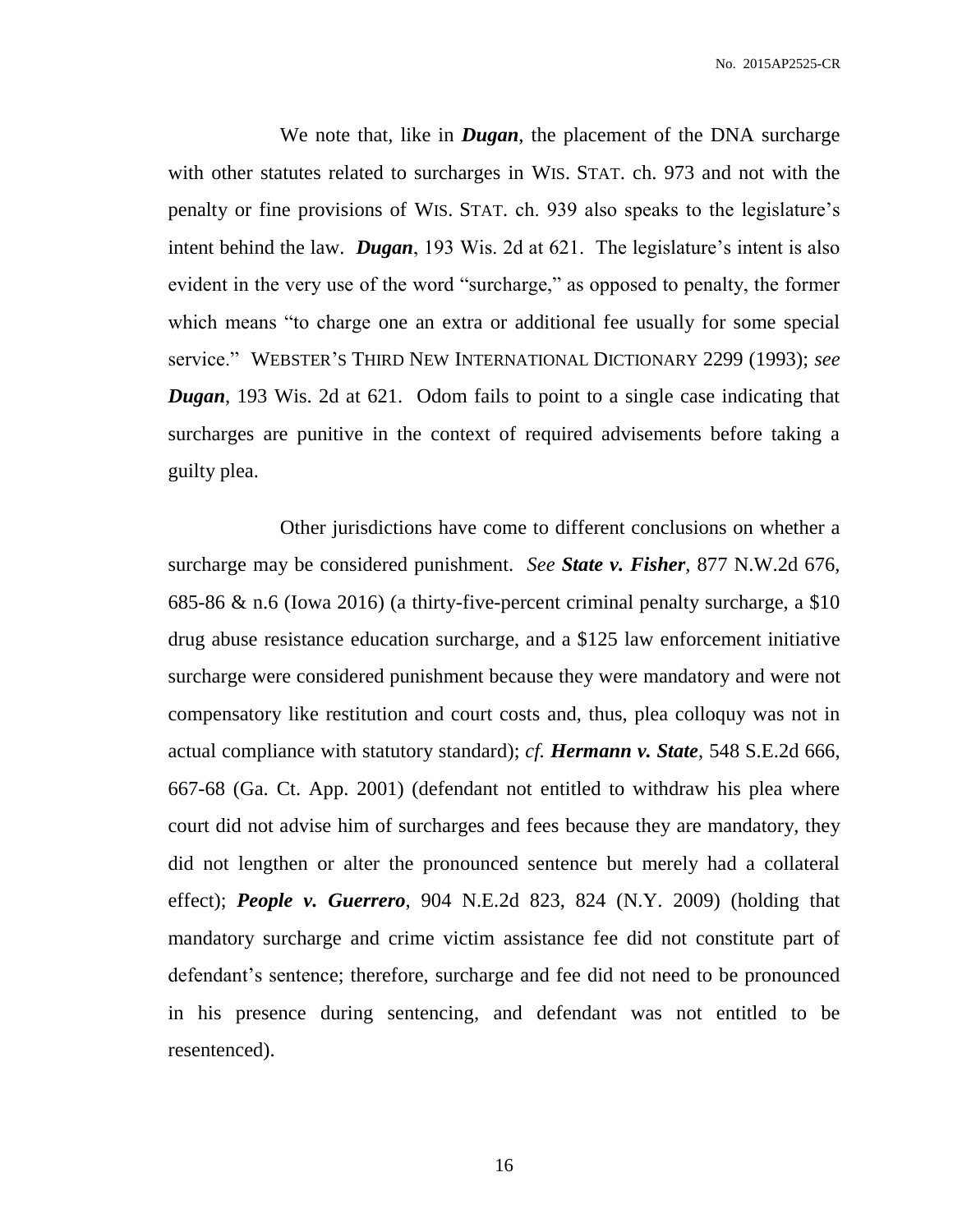#### **CONCLUSION**

The supreme court is "designated by the constitution and the legislature as a law-declaring court." *State v. Grawien*, 123 Wis. 2d 428, 432, 367 N.W.2d 816 (Ct. App. 1985); *see Cook v. Cook*, 208 Wis. 2d 166, 189-90, 560 N.W.2d 246 (1997). The issue raised by this appeal—does the imposition of multiple DNA surcharges constitute "potential punishment" under WIS. STAT. § 971.08(1)(a) such that a court's failure to advise a defendant about them before taking his or her plea renders the plea potentially invalid—is best suited for resolution by the supreme court. We believe that the supreme court should clarify the law on this issue. *See* WIS. STAT. § 809.62(1r)(c).

Currently pending before the supreme court is *Scruggs*, which raises a similar issue: whether one DNA surcharge is punishment and constitutes an ex post facto violation. In deciding *Scruggs*, the supreme court will address both the intent and effects of the DNA surcharge law. If this analysis is deemed relevant, either because it is similar or informative in the context of a valid plea colloquy, considering the two issues together is likely to clarify both analyses. Moreover, we believe the supreme court should address the significance, if any, of the difference between single and multiple surcharges in both the ex post facto and plea contexts, so as to provide consistency in the law.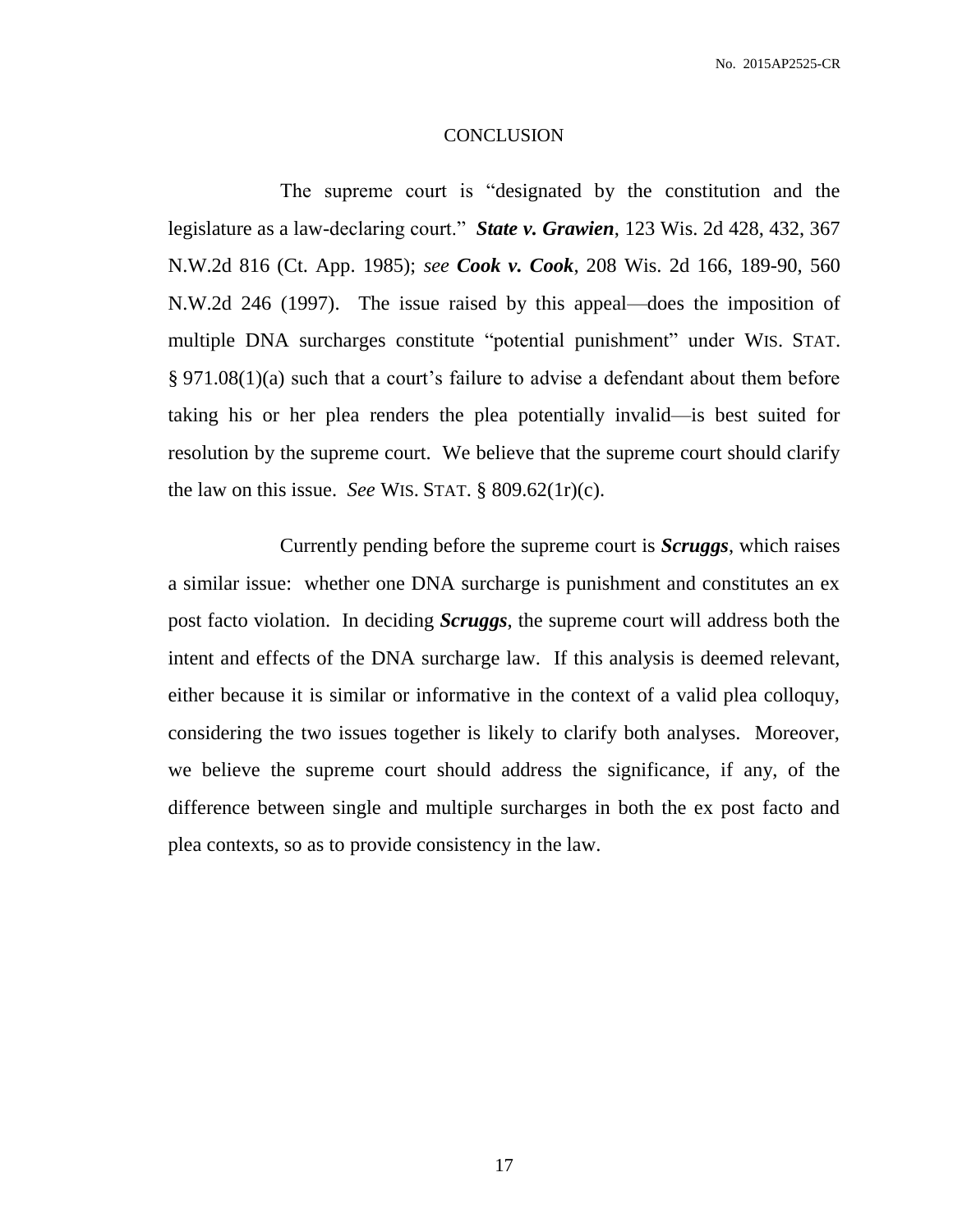The question of whether a court's failure to advise a defendant that multiple DNA surcharges must be imposed renders a guilty plea potentially invalid "is a question of law" and one "that is likely to recur unless resolved by the supreme court." WIS. STAT.  $\S 809.62(1r)(c)(3)$ . Most criminal dispositions are resolved via the plea process. *See State v. LeMere*, 2016 WI 41, ¶110, 368 Wis. 2d 624, 879 N.W.2d 580 (Bradley, Ann Walsh, J., dissenting). The law requires a DNA surcharge for each misdemeanor and felony conviction, and that has been the state of the law for now over two years. Circuit courts are not yet in the habit of advising defendants about the DNA surcharge prior to accepting a plea. Indeed, WIS JI—CRIMINAL SM-32 (2007) at 1-2, 20-23 (2007) does not mention a DNA surcharge, or any surcharge for that matter, that a court must advise a defendant of before taking his or her plea. *See Brown*, 293 Wis. 2d 594, ¶23 n.11 ("We strongly encourage courts to follow [WIS JI—CRIMINAL SM-32].") Thus, a decision on this novel issue has the potential to impact thousands of convictions. Sec.  $809.62(1r)(c)(2)$ . Currently, we have one other appeal pending that raises this same issue. *See State v. Freiboth*, 2015AP2535.